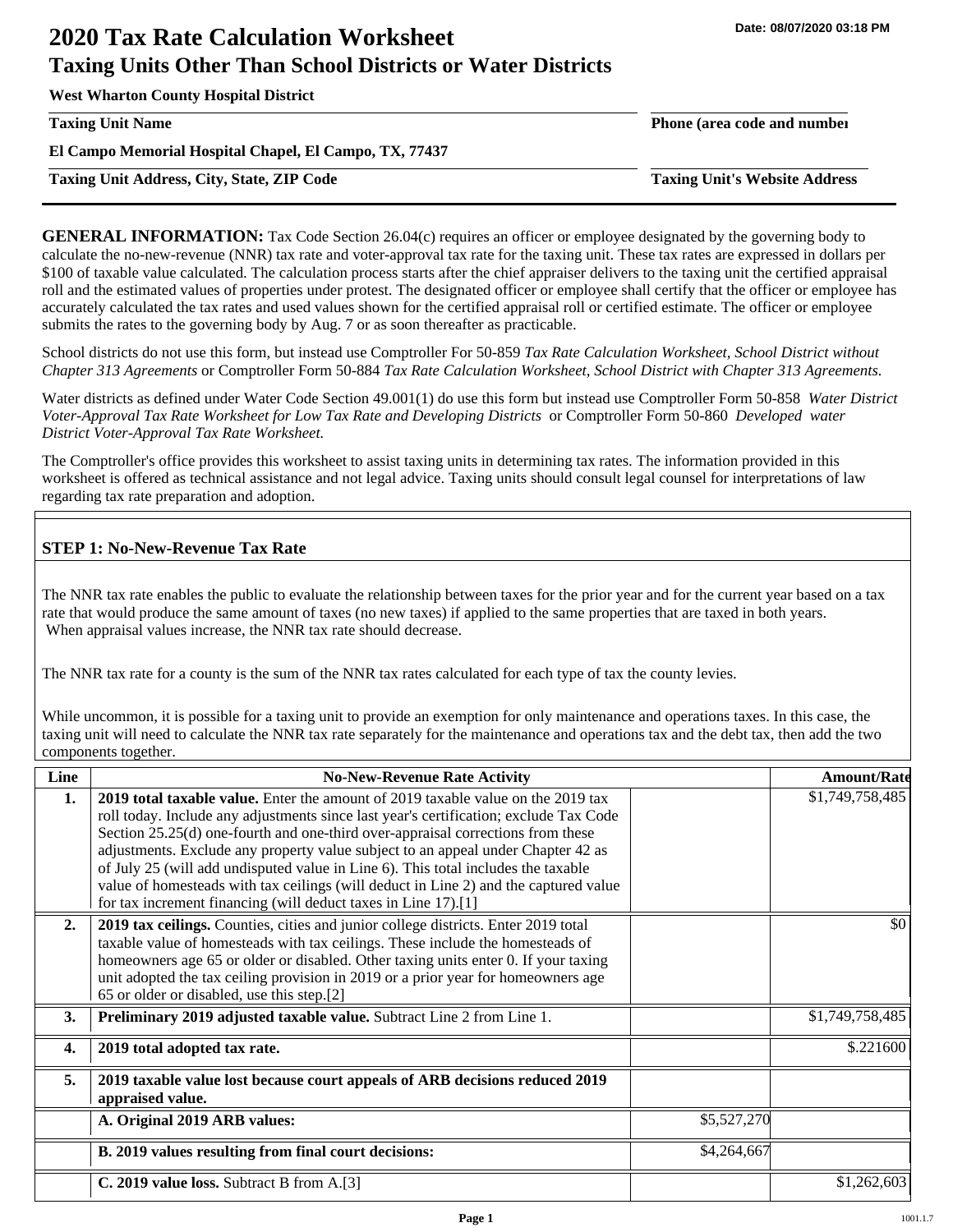| Line | <b>No-New-Revenue Rate Activity</b>                                                                                                                                                                                                                                                                                                                                                                                                                                                |                 | <b>Amount/Rate</b> |
|------|------------------------------------------------------------------------------------------------------------------------------------------------------------------------------------------------------------------------------------------------------------------------------------------------------------------------------------------------------------------------------------------------------------------------------------------------------------------------------------|-----------------|--------------------|
| 6.   | 2019 taxable value subject to an appeal under Chapter 42, as of July 25.                                                                                                                                                                                                                                                                                                                                                                                                           |                 |                    |
|      | A. 2019 ARB certified value:                                                                                                                                                                                                                                                                                                                                                                                                                                                       | $\Omega$        |                    |
|      | B. 2019 disputed value:                                                                                                                                                                                                                                                                                                                                                                                                                                                            | $\Omega$        |                    |
|      | C. 2019 undisputed value Subtract B from A.[4]                                                                                                                                                                                                                                                                                                                                                                                                                                     |                 | $\Omega$           |
| 7.   | 2019 Chapter 42-related adjusted values. Add Line 5 and 6                                                                                                                                                                                                                                                                                                                                                                                                                          |                 | 1,262,603          |
| 8.   | 2019 taxable value, adjusted for court-ordered reductions. Add Lines 3 and 7                                                                                                                                                                                                                                                                                                                                                                                                       |                 | \$1,751,021,088    |
| 9.   | 2019 taxable value of property in territory the taxing unit deannexed after Jan.<br>1, 2019. Enter the 2019 value of property in deannexed territory.[5]                                                                                                                                                                                                                                                                                                                           |                 | \$0                |
| 10.  | 2019 taxable value lost because property first qualified for an exemption in<br>2020. If the taxing unit increased an original exemption, use the difference between<br>the original exempted amount and the increased exempted amount. Do not include<br>value lost due to freeport, goods-in-transit, temporary disaster exemptions. Note<br>that lowering the amount or percentage of an existing exemption in 2020 does not<br>create a new exemption or reduce taxable value. |                 |                    |
|      | A. Absolute exemptions. Use 2019 market value:                                                                                                                                                                                                                                                                                                                                                                                                                                     | \$972,807       |                    |
|      | B. Partial exemptions. 2020 exemption amount or 2020 percentage exemption<br>times 2019 value:                                                                                                                                                                                                                                                                                                                                                                                     | \$1,389,841     |                    |
|      | C. Value loss. Add A and B.[6]                                                                                                                                                                                                                                                                                                                                                                                                                                                     |                 | \$2,362,648        |
| 11.  | 2019 taxable value lost because property first qualified for agricultural<br>appraisal (1-d or 1-d-1), timber appraisal, recreational/scenic appraisal or<br>public access airport special appraisal in 2020. Use only properties that qualified<br>in 2020 for the first time; do not use properties that qualified in 2019.                                                                                                                                                      |                 |                    |
|      | A. 2019 market value:                                                                                                                                                                                                                                                                                                                                                                                                                                                              | \$668,135       |                    |
|      | B. 2020 productivity or special appraised value:                                                                                                                                                                                                                                                                                                                                                                                                                                   | \$139,541       |                    |
|      | C. Value loss. Subtract B from A.[7]                                                                                                                                                                                                                                                                                                                                                                                                                                               |                 | \$528,594          |
| 12.  | Total adjustments for lost value. Add Lines 9, 10C and 11C.                                                                                                                                                                                                                                                                                                                                                                                                                        |                 | \$2,891,242        |
| 13.  | Adjusted 2019 taxable value. Subtract Line 12 from Line 8                                                                                                                                                                                                                                                                                                                                                                                                                          |                 | \$1,748,129,846    |
| 14.  | Adjusted 2019 total levy. Multiply Line 4 by Line 13 and divide by \$100                                                                                                                                                                                                                                                                                                                                                                                                           |                 | \$3,873,855        |
| 15.  | Taxes refunded for years preceding tax year 2019. Enter the amount of taxes<br>refunded by the district for tax years preceding tax year 2019. Types of refunds<br>include court decisions, Tax Code Section 25.25(b) and (c) corrections and Tax<br>Code Section 31.11 payment errors. Do not include refunds for tax year 2019. This<br>line applies only to tax years preceding tax year 2019.[8]                                                                               |                 | \$2,551            |
| 16.  | Taxes in tax increment financing (TIF) for tax year 2019 Enter the amount of<br>taxes paid into the tax increment fund for a reinvestment zone as agreed by the<br>taxing unit. If the taxing unit has no 2020 captured appraised value in Line 18D,<br>enter $0.9$ ]                                                                                                                                                                                                              |                 | \$0                |
| 17.  | Adjusted 2019 levy with refunds and TIF adjustment. Add Lines 14, and 15,<br>subtract Line 16.[10]                                                                                                                                                                                                                                                                                                                                                                                 |                 | \$3,876,406        |
| 18.  | Total 2020 taxable value on the 2020 certified appraisal roll today. This value<br>includes only certified values or certified estimate of values and includes the total<br>taxable value of homesteads with tax ceilings (will deduct in Line 20). These<br>homesteads include homeowners age 65 or older or disabled.[11]                                                                                                                                                        |                 |                    |
|      | A. Certified values:                                                                                                                                                                                                                                                                                                                                                                                                                                                               | \$1,770,766,006 |                    |
|      | B. Counties: Include railroad rolling stock values certified by the Comptroller's<br>office.                                                                                                                                                                                                                                                                                                                                                                                       | \$0             |                    |
|      | C. Pollution control and energy storage system exemption: Deduct the value of<br>property exempted for the current tax year for the first time as pollution control or<br>energy storage system property                                                                                                                                                                                                                                                                           | \$0             |                    |
|      | D. Tax increment financing: Deduct the 2020 captured appraised value of<br>property taxable by a taxing unit in a tax increment financing zone for which the<br>2020 taxes will be deposited into the tax increment fund. Do not include any new                                                                                                                                                                                                                                   | \$0             |                    |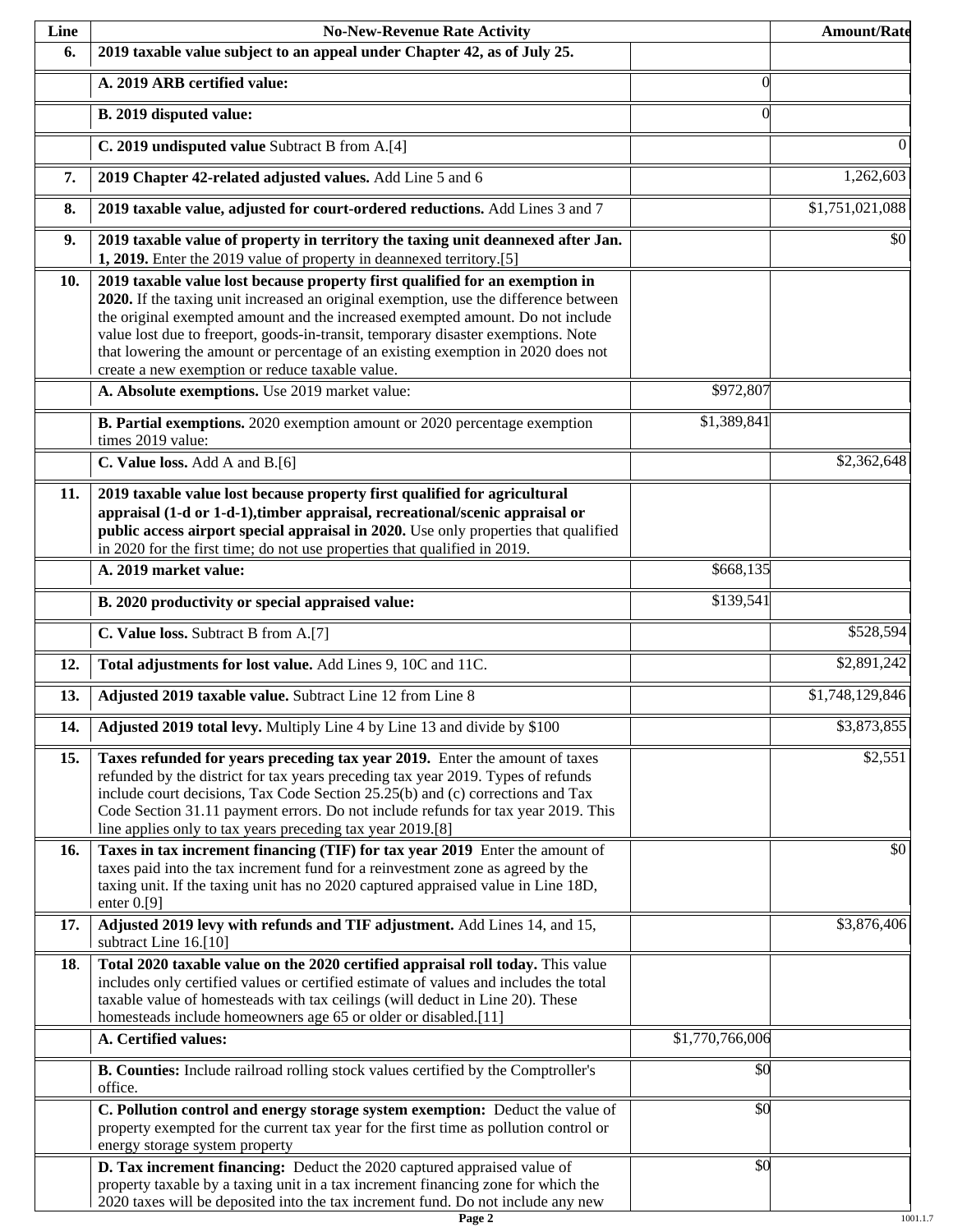| property value that will be included in Line 23 below.[12]<br>\$1,770,766,006<br>E. Total 2020 value Add A and B, then subtract C and D<br>19.<br>Total value of properties under protest or not included on certified appraisal<br>roll.[13]<br>\$4,115,739<br>A. 2020 taxable value of properties under protest The chief appraiser certifies a<br>list of properties still under ARB protest. The list shows the appraisal district's<br>value and the taxpayer's claimed value, if any, or an estimate of the value if the<br>taxpayer wins. For each of the properties under protest, use the lowest of these<br>values. Enter the total value under protest.[14]<br>\$0<br>B. 2020 value of properties not under protest or included on certified appraisal<br>roll. The chief appraiser gives taxing units a list of those taxable properties that the<br>chief appraiser knows about but are not included in the appraisal roll certification.<br>These properties also are not on the list of properties that are still under protest. On<br>this list of properties, the chief appraiser includes the market value, appraised value<br>and exemptions for the preceding year and a reasonable estimate of the market<br>value, appraised value and exemptions for the current year. Use the lower market,<br>appraised or taxable value (as appropriate). Enter the total value of property not on<br>the certified roll.[15]<br>C. Total value under protest or not certified. Add A and B.<br>2020 tax ceilings. Counties, cities and junior colleges enter 2020 total taxable value<br>20.<br>of homesteads with tax ceilings. These include the homesteads of homeowners age<br>65 or older or disabled. Other taxing units enter 0. If your taxing unit adopted the<br>tax ceiling provision in 2019 or a prior year for homeowners age 65 or older or<br>disabled, use this step.[16]<br>$\overline{31,774,881,745}$<br>2020 total taxable value. Add Lines 18E and 19C. Subtract Line 20C.[17]<br>21.<br>22.<br>Total 2020 taxable value of properties in territory annexed after Jan. 1, 2019.<br>Include both real and personal property. Enter the 2020 value of property in<br>territory annexed.[18]<br>\$12,880,981<br>Total 2020 taxable value of new improvements and new personal property<br>23.<br>located in new improvements. New means the item was not on the appraisal roll in<br>2019. An improvement is a building, structure, fixture or fence erected on or affixed<br>to land. New additions to existing improvements may be included if the appraised<br>value can be determined. New personal property in a new improvement must have<br>been brought into the taxing unit after Jan. 1, 2019 and be located in a new<br>improvement. New improvements <b>do</b> include property on which a tax abatement<br>agreement has expired for 2020.[19]<br>\$12,880,981<br>Total adjustments to the 2020 taxable value. Add Lines 22 and 23.<br>24.<br>\$1,762,000,764<br>Adjusted 2020 taxable value. Subtract Line 24 from Line 21.<br>25.<br>2020 NNR tax rate. Divide Line 17 by Line 25 and multiply by \$100.[20]<br>26.<br><b>COUNTIES ONLY.</b> Add together the NNR tax rates for each type of tax the<br>27.<br>county levies. The total is the 2020 county NNR tax rate.[21]<br>[1]Tex. Tax Code Section<br>[2]Tex. Tax Code Section<br>[3]Tex. Tax Code Section<br>[4] Tex. Tax Code Section<br>[5]Tex. Tax Code Section<br>[6] Tex. Tax Code Section<br>[7] Tex. Tax Code Section<br>[8] Tex. Tax Code Section<br>[9]Tex. Tax Code Section<br>[10]Tex. Tax Code Section<br>[11] Tex. Tax Code Section<br>[12] Tex. Tax Code Section<br>[13] Tex. Tax Code Section<br>[14] Tex. Tax Code Section<br>[15] Tex. Tax Code Section<br>[16] Tex. Tax Code Section<br>[17] Tex. Tax Code Section<br>[18] Tex. Tax Code Section<br>[19]Tex. Tax Code Section | Line | <b>No-New-Revenue Rate Activity</b> | <b>Amount/Rate</b> |
|-----------------------------------------------------------------------------------------------------------------------------------------------------------------------------------------------------------------------------------------------------------------------------------------------------------------------------------------------------------------------------------------------------------------------------------------------------------------------------------------------------------------------------------------------------------------------------------------------------------------------------------------------------------------------------------------------------------------------------------------------------------------------------------------------------------------------------------------------------------------------------------------------------------------------------------------------------------------------------------------------------------------------------------------------------------------------------------------------------------------------------------------------------------------------------------------------------------------------------------------------------------------------------------------------------------------------------------------------------------------------------------------------------------------------------------------------------------------------------------------------------------------------------------------------------------------------------------------------------------------------------------------------------------------------------------------------------------------------------------------------------------------------------------------------------------------------------------------------------------------------------------------------------------------------------------------------------------------------------------------------------------------------------------------------------------------------------------------------------------------------------------------------------------------------------------------------------------------------------------------------------------------------------------------------------------------------------------------------------------------------------------------------------------------------------------------------------------------------------------------------------------------------------------------------------------------------------------------------------------------------------------------------------------------------------------------------------------------------------------------------------------------------------------------------------------------------------------------------------------------------------------------------------------------------------------------------------------------------------------------------------------------------------------------------------------------------------------------------------------------------------------------------------------------------------------------------------------------------------------------------------------------------------------------------------------------------------------------------------------------------------------------------------------------------------------------------------------------------------------------------------------------------------------------------------------------------------------------------------------------------------------------------------------------------------------------------------------------------------------------------------------------------------------------------------------------------------------------------------------------------------------------------------|------|-------------------------------------|--------------------|
|                                                                                                                                                                                                                                                                                                                                                                                                                                                                                                                                                                                                                                                                                                                                                                                                                                                                                                                                                                                                                                                                                                                                                                                                                                                                                                                                                                                                                                                                                                                                                                                                                                                                                                                                                                                                                                                                                                                                                                                                                                                                                                                                                                                                                                                                                                                                                                                                                                                                                                                                                                                                                                                                                                                                                                                                                                                                                                                                                                                                                                                                                                                                                                                                                                                                                                                                                                                                                                                                                                                                                                                                                                                                                                                                                                                                                                                                                                     |      |                                     |                    |
|                                                                                                                                                                                                                                                                                                                                                                                                                                                                                                                                                                                                                                                                                                                                                                                                                                                                                                                                                                                                                                                                                                                                                                                                                                                                                                                                                                                                                                                                                                                                                                                                                                                                                                                                                                                                                                                                                                                                                                                                                                                                                                                                                                                                                                                                                                                                                                                                                                                                                                                                                                                                                                                                                                                                                                                                                                                                                                                                                                                                                                                                                                                                                                                                                                                                                                                                                                                                                                                                                                                                                                                                                                                                                                                                                                                                                                                                                                     |      |                                     |                    |
|                                                                                                                                                                                                                                                                                                                                                                                                                                                                                                                                                                                                                                                                                                                                                                                                                                                                                                                                                                                                                                                                                                                                                                                                                                                                                                                                                                                                                                                                                                                                                                                                                                                                                                                                                                                                                                                                                                                                                                                                                                                                                                                                                                                                                                                                                                                                                                                                                                                                                                                                                                                                                                                                                                                                                                                                                                                                                                                                                                                                                                                                                                                                                                                                                                                                                                                                                                                                                                                                                                                                                                                                                                                                                                                                                                                                                                                                                                     |      |                                     |                    |
| \$4,115,739                                                                                                                                                                                                                                                                                                                                                                                                                                                                                                                                                                                                                                                                                                                                                                                                                                                                                                                                                                                                                                                                                                                                                                                                                                                                                                                                                                                                                                                                                                                                                                                                                                                                                                                                                                                                                                                                                                                                                                                                                                                                                                                                                                                                                                                                                                                                                                                                                                                                                                                                                                                                                                                                                                                                                                                                                                                                                                                                                                                                                                                                                                                                                                                                                                                                                                                                                                                                                                                                                                                                                                                                                                                                                                                                                                                                                                                                                         |      |                                     |                    |
| \$0<br>\$0<br>\$.220000 / \$100                                                                                                                                                                                                                                                                                                                                                                                                                                                                                                                                                                                                                                                                                                                                                                                                                                                                                                                                                                                                                                                                                                                                                                                                                                                                                                                                                                                                                                                                                                                                                                                                                                                                                                                                                                                                                                                                                                                                                                                                                                                                                                                                                                                                                                                                                                                                                                                                                                                                                                                                                                                                                                                                                                                                                                                                                                                                                                                                                                                                                                                                                                                                                                                                                                                                                                                                                                                                                                                                                                                                                                                                                                                                                                                                                                                                                                                                     |      |                                     |                    |
|                                                                                                                                                                                                                                                                                                                                                                                                                                                                                                                                                                                                                                                                                                                                                                                                                                                                                                                                                                                                                                                                                                                                                                                                                                                                                                                                                                                                                                                                                                                                                                                                                                                                                                                                                                                                                                                                                                                                                                                                                                                                                                                                                                                                                                                                                                                                                                                                                                                                                                                                                                                                                                                                                                                                                                                                                                                                                                                                                                                                                                                                                                                                                                                                                                                                                                                                                                                                                                                                                                                                                                                                                                                                                                                                                                                                                                                                                                     |      |                                     |                    |
|                                                                                                                                                                                                                                                                                                                                                                                                                                                                                                                                                                                                                                                                                                                                                                                                                                                                                                                                                                                                                                                                                                                                                                                                                                                                                                                                                                                                                                                                                                                                                                                                                                                                                                                                                                                                                                                                                                                                                                                                                                                                                                                                                                                                                                                                                                                                                                                                                                                                                                                                                                                                                                                                                                                                                                                                                                                                                                                                                                                                                                                                                                                                                                                                                                                                                                                                                                                                                                                                                                                                                                                                                                                                                                                                                                                                                                                                                                     |      |                                     |                    |
|                                                                                                                                                                                                                                                                                                                                                                                                                                                                                                                                                                                                                                                                                                                                                                                                                                                                                                                                                                                                                                                                                                                                                                                                                                                                                                                                                                                                                                                                                                                                                                                                                                                                                                                                                                                                                                                                                                                                                                                                                                                                                                                                                                                                                                                                                                                                                                                                                                                                                                                                                                                                                                                                                                                                                                                                                                                                                                                                                                                                                                                                                                                                                                                                                                                                                                                                                                                                                                                                                                                                                                                                                                                                                                                                                                                                                                                                                                     |      |                                     |                    |
|                                                                                                                                                                                                                                                                                                                                                                                                                                                                                                                                                                                                                                                                                                                                                                                                                                                                                                                                                                                                                                                                                                                                                                                                                                                                                                                                                                                                                                                                                                                                                                                                                                                                                                                                                                                                                                                                                                                                                                                                                                                                                                                                                                                                                                                                                                                                                                                                                                                                                                                                                                                                                                                                                                                                                                                                                                                                                                                                                                                                                                                                                                                                                                                                                                                                                                                                                                                                                                                                                                                                                                                                                                                                                                                                                                                                                                                                                                     |      |                                     |                    |
|                                                                                                                                                                                                                                                                                                                                                                                                                                                                                                                                                                                                                                                                                                                                                                                                                                                                                                                                                                                                                                                                                                                                                                                                                                                                                                                                                                                                                                                                                                                                                                                                                                                                                                                                                                                                                                                                                                                                                                                                                                                                                                                                                                                                                                                                                                                                                                                                                                                                                                                                                                                                                                                                                                                                                                                                                                                                                                                                                                                                                                                                                                                                                                                                                                                                                                                                                                                                                                                                                                                                                                                                                                                                                                                                                                                                                                                                                                     |      |                                     |                    |
|                                                                                                                                                                                                                                                                                                                                                                                                                                                                                                                                                                                                                                                                                                                                                                                                                                                                                                                                                                                                                                                                                                                                                                                                                                                                                                                                                                                                                                                                                                                                                                                                                                                                                                                                                                                                                                                                                                                                                                                                                                                                                                                                                                                                                                                                                                                                                                                                                                                                                                                                                                                                                                                                                                                                                                                                                                                                                                                                                                                                                                                                                                                                                                                                                                                                                                                                                                                                                                                                                                                                                                                                                                                                                                                                                                                                                                                                                                     |      |                                     |                    |
|                                                                                                                                                                                                                                                                                                                                                                                                                                                                                                                                                                                                                                                                                                                                                                                                                                                                                                                                                                                                                                                                                                                                                                                                                                                                                                                                                                                                                                                                                                                                                                                                                                                                                                                                                                                                                                                                                                                                                                                                                                                                                                                                                                                                                                                                                                                                                                                                                                                                                                                                                                                                                                                                                                                                                                                                                                                                                                                                                                                                                                                                                                                                                                                                                                                                                                                                                                                                                                                                                                                                                                                                                                                                                                                                                                                                                                                                                                     |      |                                     |                    |
|                                                                                                                                                                                                                                                                                                                                                                                                                                                                                                                                                                                                                                                                                                                                                                                                                                                                                                                                                                                                                                                                                                                                                                                                                                                                                                                                                                                                                                                                                                                                                                                                                                                                                                                                                                                                                                                                                                                                                                                                                                                                                                                                                                                                                                                                                                                                                                                                                                                                                                                                                                                                                                                                                                                                                                                                                                                                                                                                                                                                                                                                                                                                                                                                                                                                                                                                                                                                                                                                                                                                                                                                                                                                                                                                                                                                                                                                                                     |      |                                     |                    |
|                                                                                                                                                                                                                                                                                                                                                                                                                                                                                                                                                                                                                                                                                                                                                                                                                                                                                                                                                                                                                                                                                                                                                                                                                                                                                                                                                                                                                                                                                                                                                                                                                                                                                                                                                                                                                                                                                                                                                                                                                                                                                                                                                                                                                                                                                                                                                                                                                                                                                                                                                                                                                                                                                                                                                                                                                                                                                                                                                                                                                                                                                                                                                                                                                                                                                                                                                                                                                                                                                                                                                                                                                                                                                                                                                                                                                                                                                                     |      |                                     |                    |
|                                                                                                                                                                                                                                                                                                                                                                                                                                                                                                                                                                                                                                                                                                                                                                                                                                                                                                                                                                                                                                                                                                                                                                                                                                                                                                                                                                                                                                                                                                                                                                                                                                                                                                                                                                                                                                                                                                                                                                                                                                                                                                                                                                                                                                                                                                                                                                                                                                                                                                                                                                                                                                                                                                                                                                                                                                                                                                                                                                                                                                                                                                                                                                                                                                                                                                                                                                                                                                                                                                                                                                                                                                                                                                                                                                                                                                                                                                     |      |                                     |                    |
|                                                                                                                                                                                                                                                                                                                                                                                                                                                                                                                                                                                                                                                                                                                                                                                                                                                                                                                                                                                                                                                                                                                                                                                                                                                                                                                                                                                                                                                                                                                                                                                                                                                                                                                                                                                                                                                                                                                                                                                                                                                                                                                                                                                                                                                                                                                                                                                                                                                                                                                                                                                                                                                                                                                                                                                                                                                                                                                                                                                                                                                                                                                                                                                                                                                                                                                                                                                                                                                                                                                                                                                                                                                                                                                                                                                                                                                                                                     |      |                                     |                    |
|                                                                                                                                                                                                                                                                                                                                                                                                                                                                                                                                                                                                                                                                                                                                                                                                                                                                                                                                                                                                                                                                                                                                                                                                                                                                                                                                                                                                                                                                                                                                                                                                                                                                                                                                                                                                                                                                                                                                                                                                                                                                                                                                                                                                                                                                                                                                                                                                                                                                                                                                                                                                                                                                                                                                                                                                                                                                                                                                                                                                                                                                                                                                                                                                                                                                                                                                                                                                                                                                                                                                                                                                                                                                                                                                                                                                                                                                                                     |      |                                     |                    |
|                                                                                                                                                                                                                                                                                                                                                                                                                                                                                                                                                                                                                                                                                                                                                                                                                                                                                                                                                                                                                                                                                                                                                                                                                                                                                                                                                                                                                                                                                                                                                                                                                                                                                                                                                                                                                                                                                                                                                                                                                                                                                                                                                                                                                                                                                                                                                                                                                                                                                                                                                                                                                                                                                                                                                                                                                                                                                                                                                                                                                                                                                                                                                                                                                                                                                                                                                                                                                                                                                                                                                                                                                                                                                                                                                                                                                                                                                                     |      |                                     |                    |
|                                                                                                                                                                                                                                                                                                                                                                                                                                                                                                                                                                                                                                                                                                                                                                                                                                                                                                                                                                                                                                                                                                                                                                                                                                                                                                                                                                                                                                                                                                                                                                                                                                                                                                                                                                                                                                                                                                                                                                                                                                                                                                                                                                                                                                                                                                                                                                                                                                                                                                                                                                                                                                                                                                                                                                                                                                                                                                                                                                                                                                                                                                                                                                                                                                                                                                                                                                                                                                                                                                                                                                                                                                                                                                                                                                                                                                                                                                     |      |                                     |                    |
|                                                                                                                                                                                                                                                                                                                                                                                                                                                                                                                                                                                                                                                                                                                                                                                                                                                                                                                                                                                                                                                                                                                                                                                                                                                                                                                                                                                                                                                                                                                                                                                                                                                                                                                                                                                                                                                                                                                                                                                                                                                                                                                                                                                                                                                                                                                                                                                                                                                                                                                                                                                                                                                                                                                                                                                                                                                                                                                                                                                                                                                                                                                                                                                                                                                                                                                                                                                                                                                                                                                                                                                                                                                                                                                                                                                                                                                                                                     |      |                                     |                    |
|                                                                                                                                                                                                                                                                                                                                                                                                                                                                                                                                                                                                                                                                                                                                                                                                                                                                                                                                                                                                                                                                                                                                                                                                                                                                                                                                                                                                                                                                                                                                                                                                                                                                                                                                                                                                                                                                                                                                                                                                                                                                                                                                                                                                                                                                                                                                                                                                                                                                                                                                                                                                                                                                                                                                                                                                                                                                                                                                                                                                                                                                                                                                                                                                                                                                                                                                                                                                                                                                                                                                                                                                                                                                                                                                                                                                                                                                                                     |      |                                     |                    |
|                                                                                                                                                                                                                                                                                                                                                                                                                                                                                                                                                                                                                                                                                                                                                                                                                                                                                                                                                                                                                                                                                                                                                                                                                                                                                                                                                                                                                                                                                                                                                                                                                                                                                                                                                                                                                                                                                                                                                                                                                                                                                                                                                                                                                                                                                                                                                                                                                                                                                                                                                                                                                                                                                                                                                                                                                                                                                                                                                                                                                                                                                                                                                                                                                                                                                                                                                                                                                                                                                                                                                                                                                                                                                                                                                                                                                                                                                                     |      |                                     |                    |
|                                                                                                                                                                                                                                                                                                                                                                                                                                                                                                                                                                                                                                                                                                                                                                                                                                                                                                                                                                                                                                                                                                                                                                                                                                                                                                                                                                                                                                                                                                                                                                                                                                                                                                                                                                                                                                                                                                                                                                                                                                                                                                                                                                                                                                                                                                                                                                                                                                                                                                                                                                                                                                                                                                                                                                                                                                                                                                                                                                                                                                                                                                                                                                                                                                                                                                                                                                                                                                                                                                                                                                                                                                                                                                                                                                                                                                                                                                     |      |                                     |                    |
|                                                                                                                                                                                                                                                                                                                                                                                                                                                                                                                                                                                                                                                                                                                                                                                                                                                                                                                                                                                                                                                                                                                                                                                                                                                                                                                                                                                                                                                                                                                                                                                                                                                                                                                                                                                                                                                                                                                                                                                                                                                                                                                                                                                                                                                                                                                                                                                                                                                                                                                                                                                                                                                                                                                                                                                                                                                                                                                                                                                                                                                                                                                                                                                                                                                                                                                                                                                                                                                                                                                                                                                                                                                                                                                                                                                                                                                                                                     |      | [20]Tex. Tax Code Section           |                    |

**[21]Tex. Tax Code Section**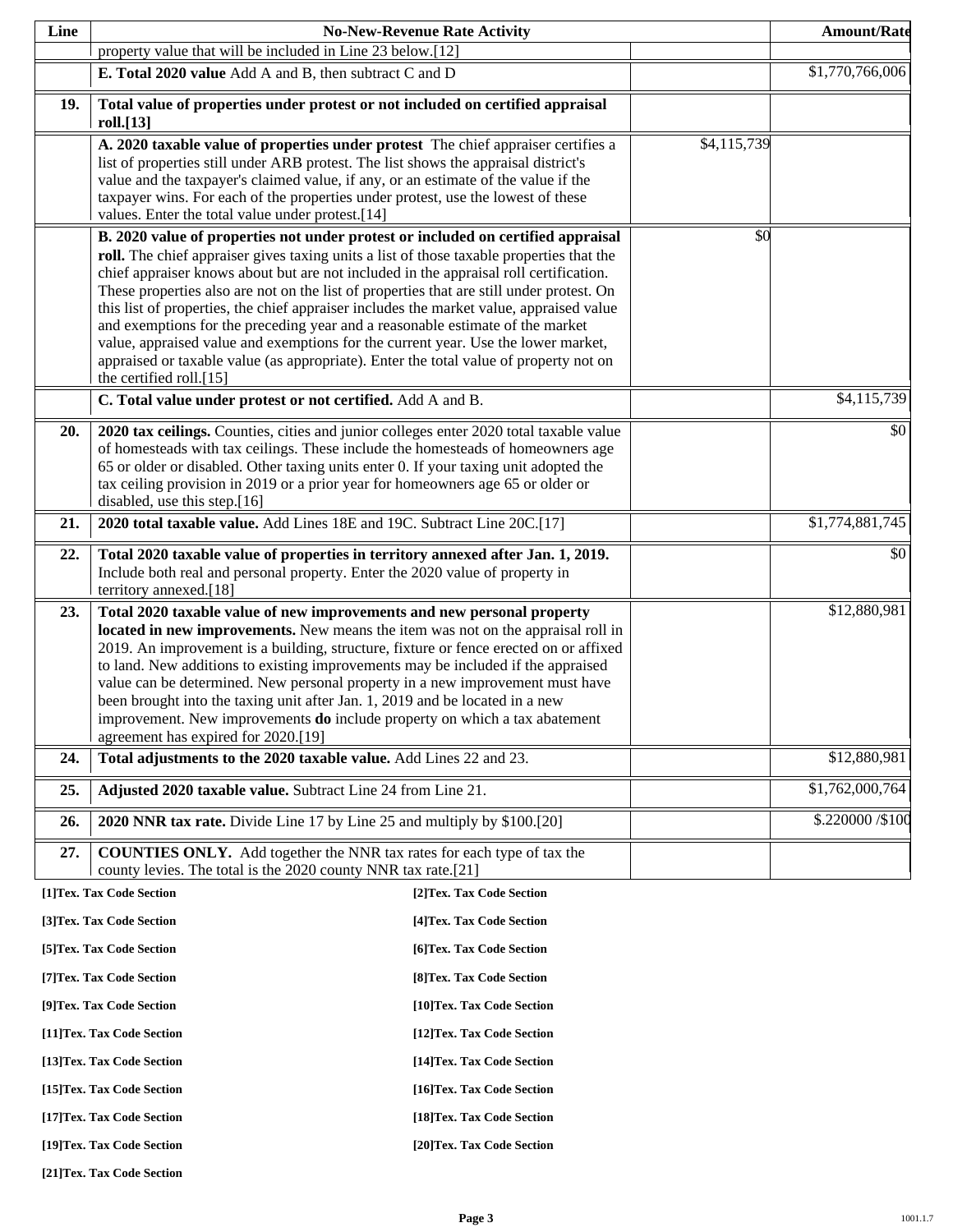# STEP 2: Voter-Approval Tax Rate

The voter-approval tax rate is the highest tax rate that a taxing unit may adopt without holding an election to seek voter approval of the rate. The voter-approval tax rate is split into two separate rates:

1. **Maintenance and Operations (M&O) Tax Rate:** The M&O portion is the tax rate that is needed to raise the same amount of taxes that the taxing unit levied in the prior year plus the applicable percentage allowed by law. This rate accounts for such things as salaries, utilities and day-to-day operations.

2. **Debt Rate:** The debt rate includes the debt service necessary to pay the taxing unit's debt payments in the coming year. This rate accounts for principal and interest on bonds and other debt secured by property tax revenue.

The voter-approval tax rate for a county is the sum of the voter-approval tax rates calculated for each type of tax the county levies. In most cases the voter-approval tax rate exceeds the no-new-revenue tax rate, but occasionally decreases in a taxing unit's debt service will cause the NNR tax rate to be higher than the voter-approval tax rate.

| Line | <b>Voter Approval Tax Rate Activity</b>                                                                                                                                                                                                                                                                                                                                                                                                                                                                                                                                                                                                                                        |                | <b>Amount/Rate</b> |
|------|--------------------------------------------------------------------------------------------------------------------------------------------------------------------------------------------------------------------------------------------------------------------------------------------------------------------------------------------------------------------------------------------------------------------------------------------------------------------------------------------------------------------------------------------------------------------------------------------------------------------------------------------------------------------------------|----------------|--------------------|
| 28.  | 2019 M&O tax rate. Enter the 2019 M&O tax rate.                                                                                                                                                                                                                                                                                                                                                                                                                                                                                                                                                                                                                                |                | \$.221600          |
| 29.  | 2019 taxable value, adjusted for actual and potential court-ordered<br>adjustments. Enter the amount in Line 8 of the No-New-Revenue Tax Rate<br>Worksheet.                                                                                                                                                                                                                                                                                                                                                                                                                                                                                                                    |                | 1,751,021,088      |
| 30.  | Total 2019 M&O levy. Multiply Line 28 by Line 29 and divide by 100.                                                                                                                                                                                                                                                                                                                                                                                                                                                                                                                                                                                                            |                | 3,880,262          |
| 31.  | Adjusted 2019 levy for calculating NNR M&O rate.                                                                                                                                                                                                                                                                                                                                                                                                                                                                                                                                                                                                                               |                |                    |
|      | A. 2019 sales tax specifically to reduce property taxes. For cities, counties and<br>hospital districts, enter the amount of additional sales tax collected and spent on<br>M&O expenses in 2019, if any. Other taxing units, enter 0. Counties must exclude<br>any amount that was spent for economic development grants from the amount of<br>sales tax spent.                                                                                                                                                                                                                                                                                                               | $\Omega$       |                    |
|      | B. M&O taxes refunded for years preceding tax year 2019. Enter the amount of<br>M&O taxes refunded in the preceding year for taxes before that year. Types of<br>refunds include court decisions, Tax Code Section 25.25(b) and (c) corrections and<br>Tax Code Section 31.11 payment errors. Do not include refunds for tax year 2019.<br>This line applies only to tax years preceding tax year 2019.                                                                                                                                                                                                                                                                        | 2,551          |                    |
|      | C. 2019 taxes in TIF: Enter the amount of taxes paid into the tax increment fund<br>for a reinvestment zone as agreed by the taxing unit. If the taxing unit has no 2020<br>captured appraised value in Line 18D, enter 0.                                                                                                                                                                                                                                                                                                                                                                                                                                                     | 0              |                    |
|      | D. 2019 transferred function: If discontinuing all of a department, function or<br>activity and transferring it to another taxing unit by written contract, enter the<br>amount spent by the taxing unit discontinuing the function in the 12 months<br>preceding the month of this calculation. If the taxing unit did not operate this<br>function for this 12-month period, use the amount spent in the last full fiscal year in<br>which the taxing unit operated the function. The taxing unit discontinuing the<br>function will subtract this amount in E below. The taxing unit receiving the function<br>will add this amount in E below. Other taxing units enter 0. | $\left($       |                    |
|      | E. 2019 M&O levy adjustments. Add A and B, then subtract C. For taxing unit<br>with D, subtract if discontinuing function and add if receiving function                                                                                                                                                                                                                                                                                                                                                                                                                                                                                                                        | 2,551          |                    |
|      | F. Add Line 30 to 31E.                                                                                                                                                                                                                                                                                                                                                                                                                                                                                                                                                                                                                                                         |                | 3,882,813          |
| 32.  | Adjusted 2020 taxable value. Enter the amount in Line 25 of the No-New-<br>Revenue Tax Rate Worksheet.                                                                                                                                                                                                                                                                                                                                                                                                                                                                                                                                                                         |                | 1,762,000,764      |
| 33.  | 2020 NNR M&O rate (unadjusted) Divide Line 31F by Line 32 and multiply by<br>\$100.                                                                                                                                                                                                                                                                                                                                                                                                                                                                                                                                                                                            |                | 0.22036            |
| 34.  | Rate adjustment for state criminal justice mandate.[23]                                                                                                                                                                                                                                                                                                                                                                                                                                                                                                                                                                                                                        |                |                    |
|      | A. 2020 state criminal justice mandate. Enter the amount spent by a county in the<br>previous 12 months providing for the maintenance and operation cost of keeping<br>inmates in county-paid facilities after they have been sentenced. Do not include any<br>state reimbursement received by the county for the same purpose.                                                                                                                                                                                                                                                                                                                                                | $\Omega$       |                    |
|      | <b>B. 2019 state criminal justice mandate</b> Enter the amount spent by a county in the<br>12 months prior to the previous 12 months providing for the maintenance and<br>operation cost of keeping inmates in county-paid facilities after they have been<br>sentenced. Do not include any state reimbursement received by the county for the<br>same purpose. Enter zero if this is the first time the mandate applies                                                                                                                                                                                                                                                       | $\overline{0}$ |                    |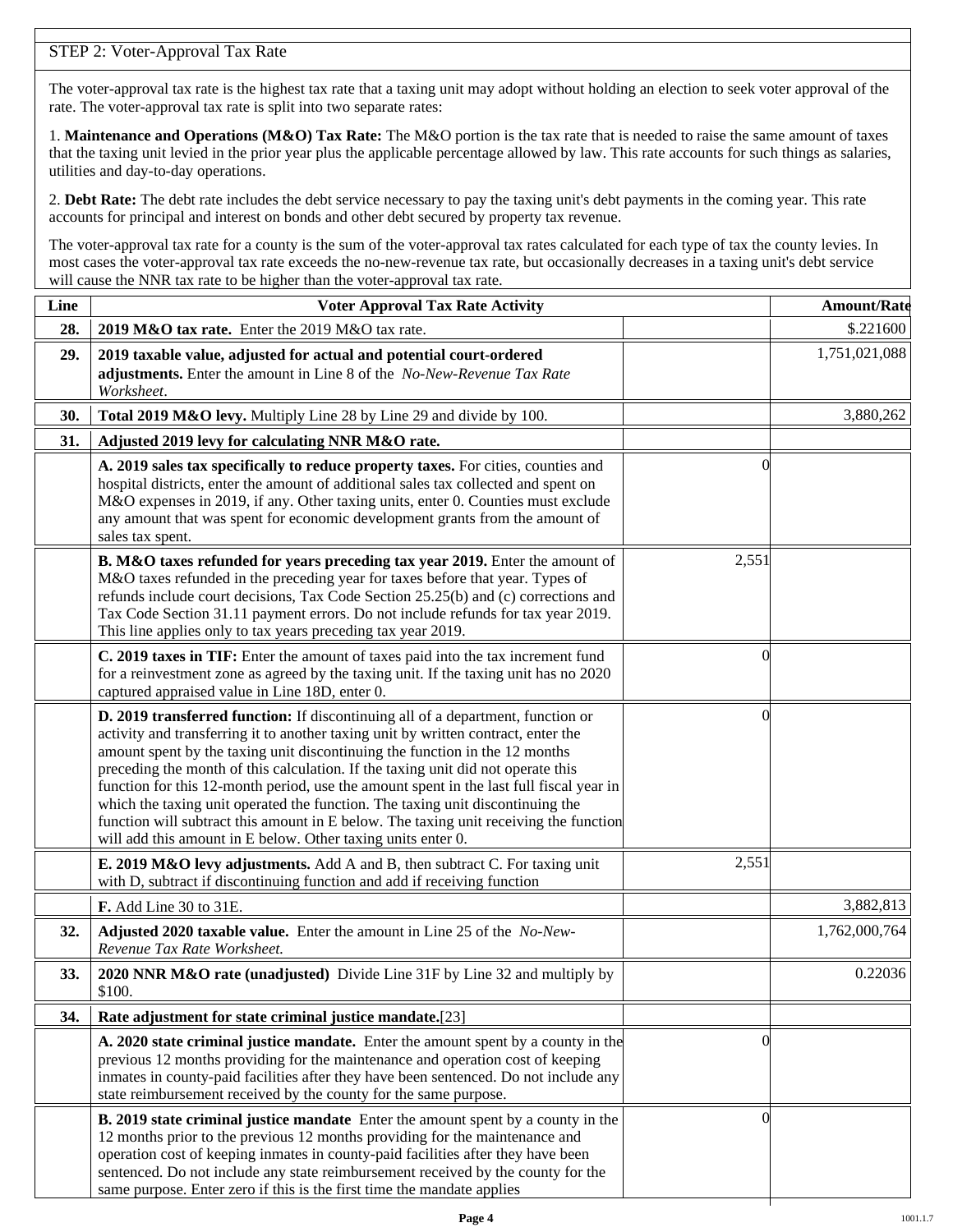| Line | <b>Voter Approval Tax Rate Activity</b>                                                                                                                                                                                                                                                                                                                                                                                                                                                                                                                                                                                                                                                                                                                                                                                                                                                                                                                                                                                                                                      |          | <b>Amount/Rate</b> |
|------|------------------------------------------------------------------------------------------------------------------------------------------------------------------------------------------------------------------------------------------------------------------------------------------------------------------------------------------------------------------------------------------------------------------------------------------------------------------------------------------------------------------------------------------------------------------------------------------------------------------------------------------------------------------------------------------------------------------------------------------------------------------------------------------------------------------------------------------------------------------------------------------------------------------------------------------------------------------------------------------------------------------------------------------------------------------------------|----------|--------------------|
|      | C. Subtract B from A and divide by Line 32 and multiply by \$100                                                                                                                                                                                                                                                                                                                                                                                                                                                                                                                                                                                                                                                                                                                                                                                                                                                                                                                                                                                                             | 0.00000  |                    |
|      | <b>D.</b> Enter the rate calculated in C. If not applicable, enter 0.                                                                                                                                                                                                                                                                                                                                                                                                                                                                                                                                                                                                                                                                                                                                                                                                                                                                                                                                                                                                        |          | 0.00000            |
| 35.  | Rate adjustment for indigent health care expenditures[24]                                                                                                                                                                                                                                                                                                                                                                                                                                                                                                                                                                                                                                                                                                                                                                                                                                                                                                                                                                                                                    |          |                    |
|      | A. 2020 indigent health care expenditures Enter the amount paid by a taxing unit<br>providing for the maintenance and operation cost of providing indigent health care<br>for the period beginning on July 1, 2019 and ending on June 30, 2020, less any state<br>assistance received for the same purpose                                                                                                                                                                                                                                                                                                                                                                                                                                                                                                                                                                                                                                                                                                                                                                   | ſ        |                    |
|      | <b>B.</b> 2019 indigent health care expenditures Enter the amount paid by a taxing unit<br>providing for the maintenance and operation cost of providing indigent health care<br>for the period beginning on July 1, 2018 and ending on June 30, 2019, less any state<br>assistance received for the same purpose                                                                                                                                                                                                                                                                                                                                                                                                                                                                                                                                                                                                                                                                                                                                                            | 0        |                    |
|      | C. Subtract B from A and divide by Line 32 and multiply by \$100                                                                                                                                                                                                                                                                                                                                                                                                                                                                                                                                                                                                                                                                                                                                                                                                                                                                                                                                                                                                             | 0.00000  |                    |
|      | D. Enter the rate calculated in C. If not applicable, enter 0.                                                                                                                                                                                                                                                                                                                                                                                                                                                                                                                                                                                                                                                                                                                                                                                                                                                                                                                                                                                                               |          | 0.00000            |
| 36.  | Rate adjustment for county indigent defense compensation.[25]                                                                                                                                                                                                                                                                                                                                                                                                                                                                                                                                                                                                                                                                                                                                                                                                                                                                                                                                                                                                                |          |                    |
|      | A. 2020 indigent defense compensation expenditures. Enter the amount paid by<br>a county to provide appointed counsel for indigent individuals for the period<br>beginning on July 1, 2019 and ending on June 30, 2020, less any state grants<br>received by the county for the same purpose                                                                                                                                                                                                                                                                                                                                                                                                                                                                                                                                                                                                                                                                                                                                                                                 | 0        |                    |
|      | B. 2019 indigent defense compensation expenditures. Enter the amount paid by a<br>county to provide appointed counsel for indigent individuals for the period<br>beginning on July 1, 2018 and ending on June 30, 2019, less any state grants<br>received by the county for the same purpose                                                                                                                                                                                                                                                                                                                                                                                                                                                                                                                                                                                                                                                                                                                                                                                 | 0        |                    |
|      | C. Subtract B from A and divide by Line 32 and multiply by \$100                                                                                                                                                                                                                                                                                                                                                                                                                                                                                                                                                                                                                                                                                                                                                                                                                                                                                                                                                                                                             | 0.00000  |                    |
|      | <b>D.</b> Multiply B by 0.05 and divide by Line 32 and multiply by \$100.                                                                                                                                                                                                                                                                                                                                                                                                                                                                                                                                                                                                                                                                                                                                                                                                                                                                                                                                                                                                    | 0.00000  |                    |
|      | <b>E.</b> Enter the lessor of C and D. If not applicable, enter 0.                                                                                                                                                                                                                                                                                                                                                                                                                                                                                                                                                                                                                                                                                                                                                                                                                                                                                                                                                                                                           |          | 0.00000            |
| 37.  | Rate adjustment for county hospital expenditures.                                                                                                                                                                                                                                                                                                                                                                                                                                                                                                                                                                                                                                                                                                                                                                                                                                                                                                                                                                                                                            |          |                    |
|      | A. 2020 eligible county hospital expenditures Enter the amount paid by the<br>county or municipality to maintain and operate an eligible county hospital for the<br>period beginning on July 1, 2019 and ending on June 30, 2020                                                                                                                                                                                                                                                                                                                                                                                                                                                                                                                                                                                                                                                                                                                                                                                                                                             | 0        |                    |
|      | <b>B. 2019 eligible county hospital expenditures</b> Enter the amount paid by the county<br>or municipality to maintain and operate an eligible county hospital for the period<br>beginning on July 1, 2018 and ending on June 30, 2019                                                                                                                                                                                                                                                                                                                                                                                                                                                                                                                                                                                                                                                                                                                                                                                                                                      | $\Omega$ |                    |
|      | C. Subtract B from A and divide by Line 32 and multiply by \$100                                                                                                                                                                                                                                                                                                                                                                                                                                                                                                                                                                                                                                                                                                                                                                                                                                                                                                                                                                                                             | 0.00000  |                    |
|      | <b>D.</b> Multiply B by 0.08 and divide by Line 32 and multiply by \$100                                                                                                                                                                                                                                                                                                                                                                                                                                                                                                                                                                                                                                                                                                                                                                                                                                                                                                                                                                                                     | 0.00000  |                    |
|      | <b>E.</b> Enter the lessor of C and D, if applicable. If not applicable, enter 0.                                                                                                                                                                                                                                                                                                                                                                                                                                                                                                                                                                                                                                                                                                                                                                                                                                                                                                                                                                                            |          | 0.00000            |
| 38.  | Adjusted 2020 NNR M&O rate. Add Lines 33, 34D, 35D, 36E, and 37E.                                                                                                                                                                                                                                                                                                                                                                                                                                                                                                                                                                                                                                                                                                                                                                                                                                                                                                                                                                                                            |          | 0.22036            |
| 39.  | 2020 voter-approval M&O rate. Enter the rate as calculated by the appropriate<br>scenario below.<br>Special Taxing Unit If the taxing unit qualifies as a special taxing unit, multiply<br>Line 38 by 1.08<br>-or-<br>Other Taxing Unit If the taxing unit does not qualify as a special taxing unit,<br>multiply Line 38 by 1.035.<br>-or-<br><b>Taxing unit affected by disaster declaration</b> If the taxing unit is located in an area<br>declared as disater area, the governing body may direct the person calculating the<br>voter-approval rate to calculate in the manner provided for a special taxing unit.<br>The taxing unit shall continue to calculate the voter-approval rate in this manner<br>until the earlier of 1) the second year in which total taxable value on the certified<br>appraisal roll exceeds the total taxable value of the tax year in which the disaster<br>occurred, and 2) the third tax year after the tax year in which the disaster occurred.<br>If the taxing unit qualifies under this scenario, multiply Line 38 by 1.08. [27] |          | 0.23798            |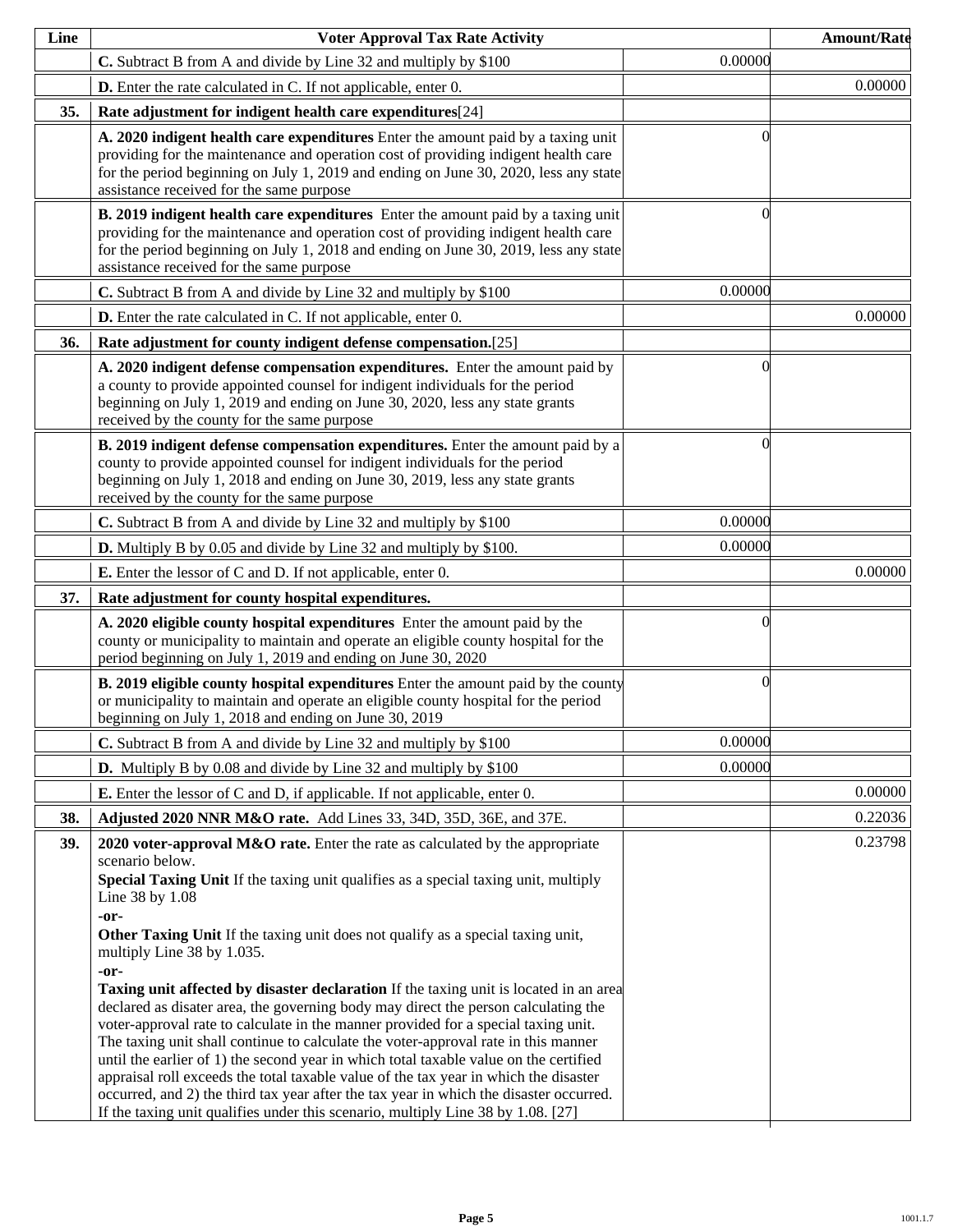| Line | <b>Voter Approval Tax Rate Activity</b>                                                                                                                                                                                                                                                                                                                                             |          | <b>Amount/Rate</b> |
|------|-------------------------------------------------------------------------------------------------------------------------------------------------------------------------------------------------------------------------------------------------------------------------------------------------------------------------------------------------------------------------------------|----------|--------------------|
| 40.  | Total 2020 debt to be paid with property taxes and additional sales tax<br>revenue. Debt means the interest and principal that will be paid on debts that:<br>(1) are paid by property taxes,<br>(2) are secured by property taxes,<br>(3) are scheduled for payment over a period longer than one year, and<br>(4) are not classified in the taxing unit's budget as M&O expenses. |          |                    |
|      | A. Debt also includes contractual payments to other taxing units that have incurred<br>debts on behalf of this taxing unit, if those debts meet the four conditions above.<br>Include only amounts that will be paid from property tax revenue. Do not include<br>appraisal district budget payments.<br>Enter debt amount                                                          | 0        |                    |
|      | B. Subtract unencumbered fund amount used to reduce total debt.                                                                                                                                                                                                                                                                                                                     | $\Omega$ |                    |
|      | C. Subtract certified amount spent from sales tax to reduce debt(enter zero if<br>none)                                                                                                                                                                                                                                                                                             |          |                    |
|      | D. Subtract amount paid from other resources                                                                                                                                                                                                                                                                                                                                        | $\Omega$ |                    |
|      | E. Adjusted debt Subtract B, C and D from A                                                                                                                                                                                                                                                                                                                                         |          | $\boldsymbol{0}$   |
| 41.  | Certified 2019 excess debt collections Enter the amount certified by the collector.                                                                                                                                                                                                                                                                                                 |          | $\vert 0 \vert$    |
| 42.  | Adjusted 2020 debt Subtract Line 41 from Line 40E                                                                                                                                                                                                                                                                                                                                   |          | $\vert 0 \vert$    |
| 43.  | 2020 anticipated collection rate.                                                                                                                                                                                                                                                                                                                                                   |          |                    |
|      | A. Enter the 2020 anticipated collection rate certified by the collector                                                                                                                                                                                                                                                                                                            | 100.00   |                    |
|      | <b>B.</b> Enter the 2019 actual collection rate                                                                                                                                                                                                                                                                                                                                     | 95.00    |                    |
|      | C. Enter the 2018 actual collection rate                                                                                                                                                                                                                                                                                                                                            | 97.00    |                    |
|      | <b>D.</b> Enter the 2017 actual collection rate                                                                                                                                                                                                                                                                                                                                     | 95.00    |                    |
|      | E. If the anticipated collection rate in A is lower than actual collection rates in B, C<br>and D, enter the lowest collection rate from B, C and D. If the anticipated rate in A<br>is higher than at least one of the rates in the prior three years, enter the rate from A.<br>Note thet the rate can be greater than 100%.                                                      |          | 100.00             |
| 44.  | 2020 debt adjusted for collections. Divide Line 42 by Line 43E.                                                                                                                                                                                                                                                                                                                     |          | $\Omega$           |
| 45.  | 2020 total taxable value. Enter the amount on Line 21 of the No-New-Revenue<br>Tax Rate Worksheet.                                                                                                                                                                                                                                                                                  |          | 1,774,881,745      |
| 46.  | 2020 debt rate Divide Line 44 by Line 45 and multiply by \$100.                                                                                                                                                                                                                                                                                                                     |          | 0.00000            |
| 47.  | 2020 voter-approval tax rate. Add Line 39 and 46.                                                                                                                                                                                                                                                                                                                                   |          | 0.23798            |
| 48.  | <b>COUNTIES ONLY.</b> Add together the voter-approval tax rate for each type of tax<br>the county livies. The total is the 2020 county voter-approval tax rate.                                                                                                                                                                                                                     |          |                    |
|      | STEP 3 NNR Tax Rate and Voter-Approval Tax Rate Adjustments for Additional Sales tAx to Reduce Property Taxes                                                                                                                                                                                                                                                                       |          |                    |

Cities, counties and hospital districts may levy a sales tax specifically to reduce property taxes. Local voters by election must approve imposing or abolishing the additional sales tax. If approved, the taxing unit must reduce its NNR and voter-approval tax rates to offset the expected sales tax revenue.

This section should only be completed by a county, city or hospital district that is required to adjust its NNR tax rate and/or voterapproval tax rate because it adopted the additional sales tax.

| <b>Additional Sales and Use Tax Worksheet</b>                                                                                                                                                                                                                                                                                                                                                                                                                                                | <b>Amount/Rate</b>                                                  |
|----------------------------------------------------------------------------------------------------------------------------------------------------------------------------------------------------------------------------------------------------------------------------------------------------------------------------------------------------------------------------------------------------------------------------------------------------------------------------------------------|---------------------------------------------------------------------|
| Taxable sales. For taxing units that adopted the sales tax in November 2019 or May<br>2020, enter the Comptroller's estimate of taxable sales for the previous four<br>quarters [32]. Estimates of taxable sales may be obtained through the Comptroller's<br>Allocation Historical Summary webpage. Taxing units that adopted the sales tax<br>before November 2019, skip this line.                                                                                                        | $\Omega$                                                            |
| <b>Estimated sales tax revenue.</b> Counties exclude any amount that is or will be spent<br>for economic development grants from the amount of estimated sales tax<br>revenue. $[33]$<br>Taxing units that adopted the sales tax in November 2019 or in May 2020.<br>Multiply the amount on Line 49 by the sales tax rate (.01, .005 or .0025, as<br>applicable) and multiply the result by $.95$ [34] -or-<br>Taxing units that adopted the sales tax before November 2019. Enter the sales | OI.                                                                 |
|                                                                                                                                                                                                                                                                                                                                                                                                                                                                                              | tax revenue for the previous four quarters. Do not multiply by .95. |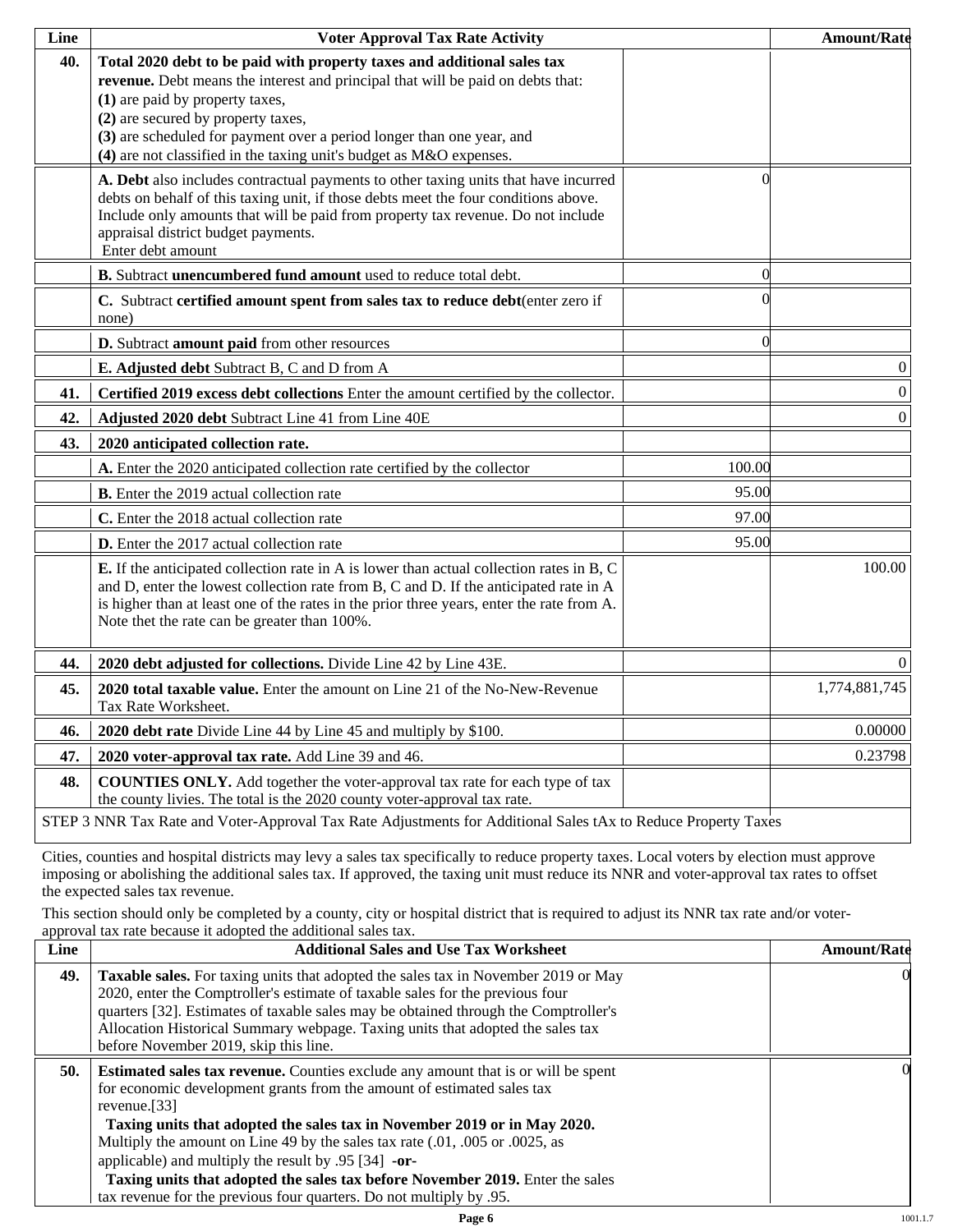| Line | <b>Additional Sales and Use Tax Worksheet</b>                                                                                                                                                                                             | <b>Amount/Rate</b> |
|------|-------------------------------------------------------------------------------------------------------------------------------------------------------------------------------------------------------------------------------------------|--------------------|
| 51.  | <b>2020 total taxable value.</b> Enter the amount from Line 21 of the No-New-Revenue<br>Tax Rate Worksheet                                                                                                                                | 1,774,881,745      |
| 52.  | Sales tax adjustment rate. Divide Line 50 by Line 51 and multiply by \$100.                                                                                                                                                               | 0.00000            |
| 53.  | 2020 NNR tax rate, unadjusted for sales tax[35]. Enter the rate from Line 26 or<br>27, as applicable, on the No-New-Revenue Tax Rate Worksheet.                                                                                           | \$.220000          |
| 54.  | 2020 NNR tax rate, adjusted for sales tax.<br>Taxing units that adopted the sales tax in November 2019 or in May 2020.<br>Subtract Line 52 from Line 53. Skip to Line 55 if you adopted the additional sales<br>tax before November 2019. | \$.220000          |
| 55.  | 2020 voter-approval tax rate, unadjusted for sales tax. [36] Enter the rate from<br>Line 47 or Line 48 as applicable, of the Voter-Approval Tax Rate<br>Worksheet                                                                         | 0.23798            |
| 56.  | 2020 voter-approval tax rate, adjusted for sales tax.<br>Subtract Line 52 from Line 55.<br>[38]Tex. Tax Code Section<br>[37]Tex. Tax Code Section                                                                                         | 0.23798            |

#### STEP 4: Additional Rollback Protection for Pollution Control

A taxing unit may raise its rate for M&O funds used to pay for a facility, device or method for the control of air, water or land pollution. This includes any land, structure, building, installation, excavation, machinery, equipment or device that is used, constructed, acquired or installed wholly or partly to meet or exceed pollution control requirements. The taxing unit's expenses are those necessary to meet the requirements of a permit issued by the Texas Commission on Environmental Quality (TCEQ). The taxing unit must provide the tax assessor with a copy of the TCEQ letter of determination that states the portion of the cost of the installation for pollution control.

This section should only be completed by a taxing unit that uses M&O Funds to pay for a facility, device or method for the control of air, water or land pollution.

This section should only by completed by a taxing unit that uses M&O funds to pay for a facility, device or method for the control of air, water or land pollution.

| Line | <b>Activity</b>                                                                                                                                                                                                                                    | <b>Amount/Rate</b>      |
|------|----------------------------------------------------------------------------------------------------------------------------------------------------------------------------------------------------------------------------------------------------|-------------------------|
| 57.  | Certified expenses from the Texas Commission on Environmental Quality (TCEQ). Enter the amount<br>certified in the determination letter from TCEQ [37]. The taxing unit shall provide its tax assessor-collector<br>with a copy of the letter.[38] | $\vert \$\text{0}\vert$ |
| 58.  | <b>2020 total taxable value.</b> Enter the amount from Line 21 of the No-New-Revenue Tax Rate Worksheet.                                                                                                                                           | \$1,774,881,745         |
| 59.  | <b>Additional rate for pollution control.</b> Divide Line 57 by Line 58 and multiply by \$100.                                                                                                                                                     | 0.00000                 |
| 60.  | 2020 voter-approval tax rate, adjusted for pollution control. Add Line 59 to one of the following lines<br>(as applicable): Line 47, Line 48 (counties) or Line 56 (taxing units with the additional sales tax).                                   | 0.23798                 |

**[37]Tex. Tax Code Section [38]Tex. Tax Code Section**